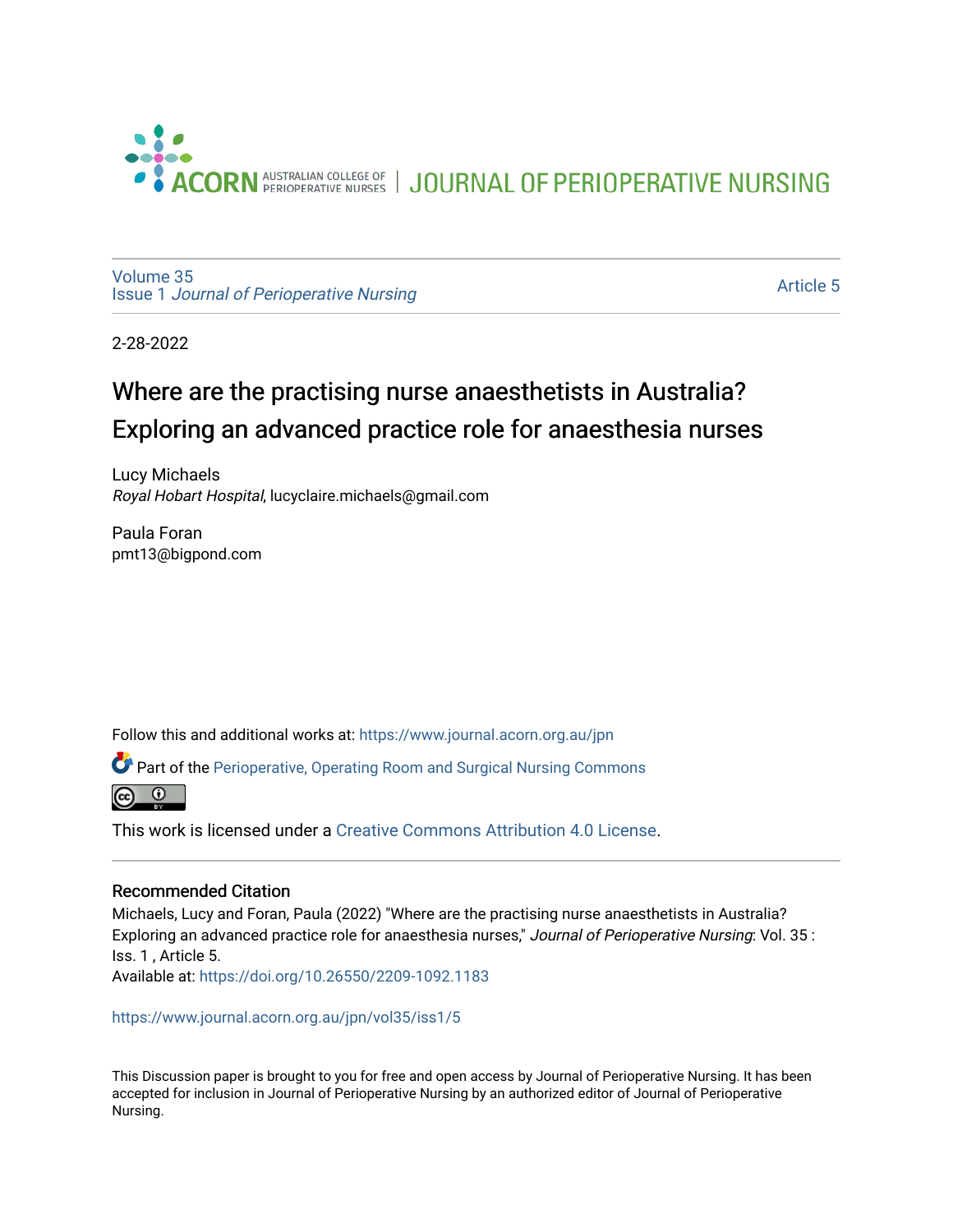#### Authors

#### Lucy Michaels MCN (Anaesthetic & Recovery Nursing), GradDipN (Anaesthetic & Recovery Nursing), BN, RN, MACPAN, MACORN

Dr Paula Foran PhD, RN, FACORN, FACPAN, MACN

# Where are the practising nurse anaesthetists in Australia? Exploring an advanced practice role for anaesthesia nurses

#### Abstract

The perioperative environment has seen the implementation of the perioperative nurse surgical assistant as an advanced practice nursing role for the instrument nurse; however, there is currently no recognised equivalent role for the anaesthesia nurse. Anaesthesia nurses complete post-graduate qualifications and learn advanced clinical skills, and yet the authoritative body for perioperative nurses, the Australian College of Perioperative Nurses, does not define a specific role for advanced practice nursing in anaesthesia. Career advancement for the anaesthesia nurse focuses on education and management roles which are a distinct deviation from advanced clinical practice. A new role should be developed to allow the advanced practice nurse in anaesthesia to be recognised and their skills used in Australian operating rooms.

Keywords: nurse anaesthetist, non-medical anaesthesia provider, certified registered nurse anaesthetist (CRNA), advanced practice nurse, anaesthetic nurse, anaesthesia nurse

## Introduction

Modern anaesthetic agents, such as nitrous oxide, ether and chloroform, were first used by dentists and physicians in the United States of America (USA) and Great Britain specifically to provide pain relief during dental and medical procedures.1 Seen as being safer for patients, ether quickly became the preferred anaesthetic agent and, due to its ease of administration, nurses were able to take the lead in administering it.1 Similarly in France, nurses were trained to administer ether, unsupervised by physicians, to provide anaesthesia for the army during World War II,<sup>2</sup> but it was the American influence that set the stage for nurse anaesthetists to become a bona fide profession in their own right.<sup>1</sup>

In contrast, British nurses were unable to carve themselves a niche in anaesthesia delivery – perhaps due to the British preference for chloroform which was inherently more dangerous and difficult to administer – and the nurse anaesthetist role was lost to physicians.1 In 2018, Tenedios et al. described the administration of anaesthesia in Britain as being limited to surgeons, physicians and physicians' assistants, to the complete exclusion of nurses.<sup>2</sup> Australia and Britain are two of the countries in a small group that continue to allow nurses to assist with anaesthesia delivery but not to administer it.<sup>1</sup>

In the Australian perioperative environment, the anaesthetic team consists of an anaesthetist and their assistant – an anaesthesia nurse or anaesthetic technician.3 The anaesthesia nurse is described by the Australian College of Perioperative Nurses (ACORN) as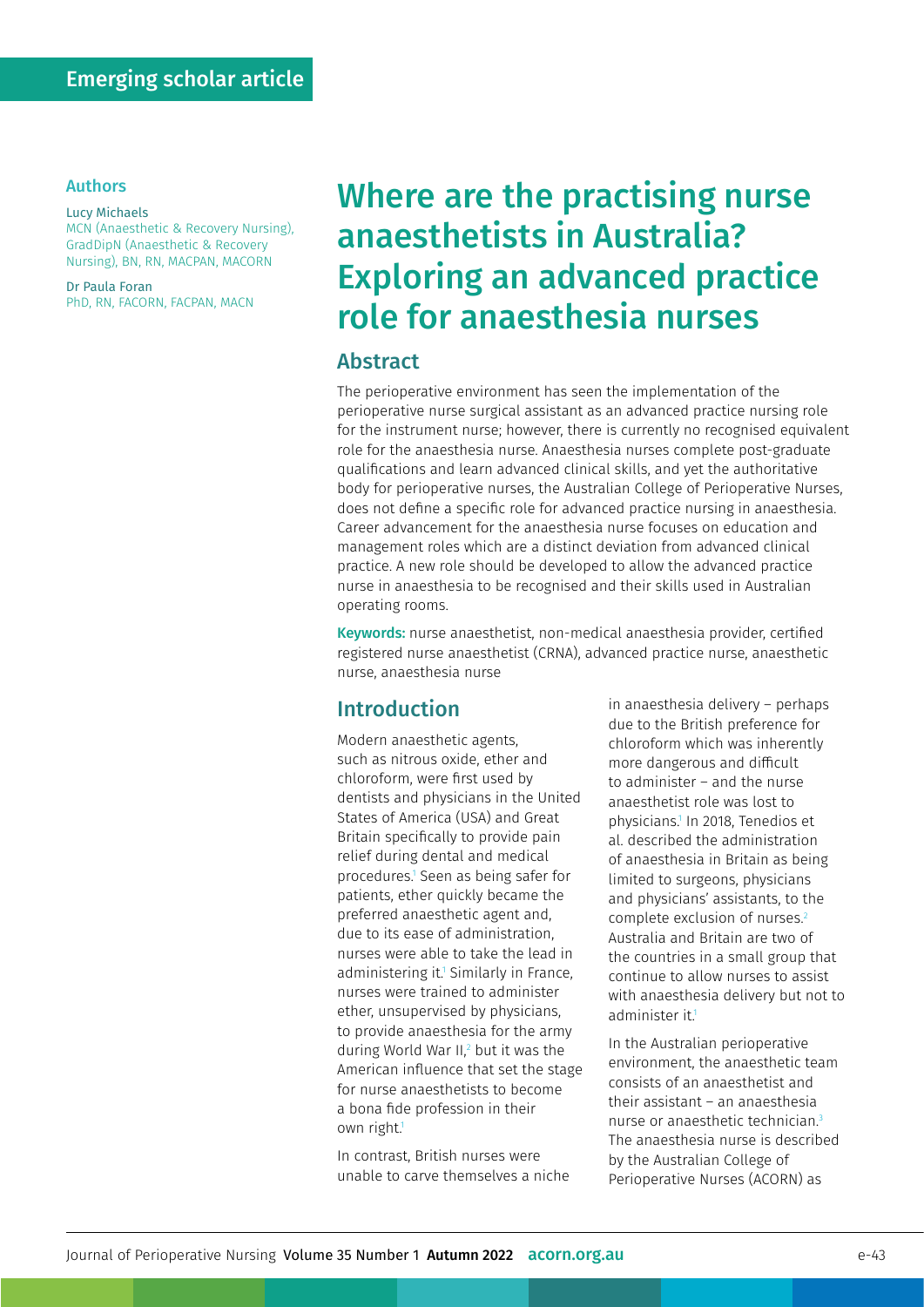a dual role providing both nursing care to the patient and quality assistance to the anaesthetist during the critical moments of anaesthesia.4 The ACORN standard 'Advanced practice nursing and nurse practitioner roles' does not discuss an advanced role for the anaesthesia nurse.5 The Australian and New Zealand College of Anaesthetists (ANZCA) is the governing body responsible for the training and assessment of anaesthetists; ANZCA's current stance is that delivering anaesthesia is a medical role that requires completion of a specialty anaesthesia training program.<sup>6</sup> While ANZCA does acknowledge there are benefits for patients related to the inclusion of non-medical personnel with advanced anaesthetic skills in the perioperative team, there is currently no role in Australia that allows anaesthesia nurses to practice anaesthesia with any further autonomy.<sup>6</sup>

Thematic analysis was completed by reading articles until saturation had occurred and no new patterns or ideas were emerging. This discussion paper will examine this topic under the following themes: the anaesthesia nurse, advanced practice nursing in the perioperative environment, international models for nurse anaesthetists, an Australian model for advanced practice anaesthesia nursing, career progression for the anaesthesia nurse and barriers to implementation.

## **Discussion**

#### The anaesthesia nurse

ACORN and ANZCA guidelines require the anaesthetic assistant to meet the criteria in the ANZCA professional standard PS08 'Position statement on the assistant for the anaesthetist'.<sup>3,4</sup> This position statement states that training must include education in several core competencies and a

combination of assessments and practical experience.3 Once these requirements have been met the nurse assistant must also participate in continuous anaesthesia-specific professional development in addition to meeting their annual registration requirements to practice in this role.4,7 While anaesthesia nurses can choose to undertake postgraduate study and complete advanced skill certifications through organisations such as the Australian College of PeriAnaesthesia Nurses (ACPAN).<sup>8</sup> there is no defined advanced practice nursing role directly linked to formal education for the anaesthesia nurse to progress to in the Australian perioperative environment.5 Other avenues of career advancement lead into management and education roles which involve a reduction in clinical practice – a study by Nurmeksela et al. found that clinical duties were described as the activity performed least in the day-to-day nurse manager role.<sup>9</sup>

#### Advanced practice nursing in the perioperative environment

An advanced practice nurse has acquired an expert knowledge base, complex decision-making skills and additional clinical competency through the completion of further education.10,11 In the perioperative environment, the experienced instrument nurse can pursue additional education and qualify for the role of the perioperative nurse surgical assistant (PNSA), which allows them to assist with performing surgical interventions and provide enhanced pre- and post-operative care under the supervision of the surgeon.<sup>11,12</sup> ACORN describes the PNSA as a registered nurse who practices at an advanced level to provide extended perioperative nursing care.<sup>5</sup> This non-medical surgical assistant role is seen as a direct extension

of the instrument nurse role<sup>11</sup> Qualification as a PNSA can be gained as part of a Master of Nursing or as a tertiary short course for registered nurses who have previously completed a Master of Nursing.13 Despite confusion about the scope of practice and remuneration for the PNSA, Haines and Smith describe non-medical clinicians as being valuable in the perioperative space, particularly where there is limited access to medical practitioners.<sup>12</sup> Given that this advanced practice nursing avenue already exists for the instrument nurse, it seems reasonable to consider an advanced practice role for the anaesthesia nurse to allow an equal opportunity for career development.

#### International models for nurse anaesthetists

The USA and Europe both provide a greater scope of practice for nurses and other non-medical anaesthesia providers in roles such as nurse anaesthetist, anaesthesiologist assistant and physician assistant who are able to deliver anaesthesia under the supervision of an anaesthetist.<sup>6,14</sup> A 1999 seminal study by McAuliffe and Henry aimed to provide a baseline of data for nurse-delivered anaesthesia worldwide.15 McAuliffe and Henry reported that nurses were delivering anaesthesia in 107 countries and performing tracheal intubation, regional anaesthesia and intra-operative management, either independently or under the direct or indirect supervision of medical anaesthesia providers.15 In many low-income countries such as Ethiopia, Kenya and Liberia, nonphysician anaesthesia providers are the sole anaesthesia provider available and deliver safe anaesthetic care to thousands of patients every year.10,16 The American Association of Nurse Anesthesiology (AANA) state that in the USA Certified Registered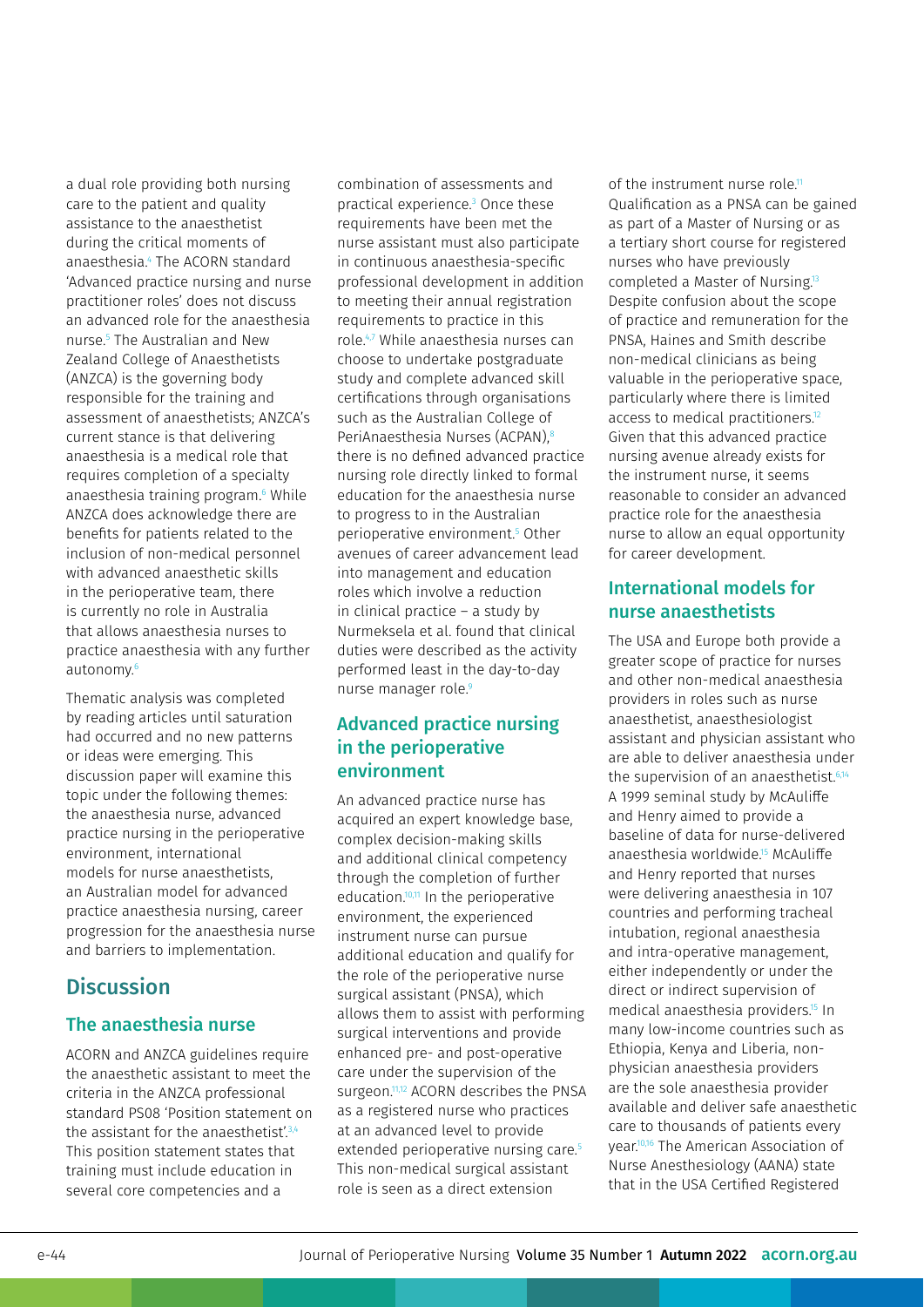Nurse Anaesthetists (CRNAs), who have been credentialled since 1956, administer more than 50 million anaesthetics per year and represent 80 per cent of the anaesthesia providers in rural America.<sup>17</sup>

#### An Australian model for advanced practice anaesthesia nursing

In Australia, one avenue of further education for anaesthesia nurses is a postgraduate certificate or diploma, followed by a master's degree specialising in anaesthetic nursing.<sup>18</sup> Anaesthesia nurses may also choose to pursue advanced clinical skills certifications through professional organisations such as ACPAN. However, none of these qualifications leads to a recognised advanced anaesthesia nursing practice role in the perioperative environment.5 To proceed with the development of an advanced practice role in Australia the educational requirements described by the International Federation of Nurse Anesthetists (IFNA) would need to be carefully examined.19 In 2021 the International Council of Nurses (ICN) released the Guidelines on Advanced Practice Nursing Nurse Anesthetists that were developed in collaboration with the IFNA.10 These guidelines aim to support the nurse anaesthetist role in assisting with the ambitious World Health Organization aim of ensuring that five billion people around the world will be able to access safe and affordable surgical and anaesthesia care by 2030.<sup>10</sup> These guidelines also require the nurse to complete a master's level qualification in anaesthesia education that includes clinical practice, a thesis and a comprehensive examination process to practice as a nurse anaesthetist.<sup>10</sup> There is currently no comparable master's course available in Australia; and, when planning an advanced anaesthesia nursing practice role, a

suitable tertiary institute that would collaborate closely with ACORN and ANZCA would need to be identified.

The ICN guidelines aim to provide clarity for the nurse anaesthetist role, as it develops, and assist organisations with creating policies and frameworks to support the governance and practice of nurse anaesthetists.10 The ICN describes nurse anaesthetists as caring for patients during every step of the perioperative journey, and their scope of practice includes performing preanaesthesia assessment; prescribing pre-medication; administering anaesthetic drugs, fluids and blood products; managing perioperative complications; facilitating emergence from anaesthesia, and managing post-operative pain.10 An Australian model of advanced practice anaesthesia nursing would need to be developed from the ICN guidelines working closely with all relevant parties to ensure that the role has a clear credentialing process and appropriate professional standards to work within. A scope of practice that enables the anaesthesia nurse to work collegially with specialist anaesthetists as a valued member of the anaesthesia team would also need to be carefully developed and negotiated with all stakeholders.

In an older Australian trial, the Royal Adelaide Hospital incorporated physician assistants into their perioperative anaesthesia care team to perform pre-anaesthetic assessment and treatment of patients with significant medical comorbidities who did not meet the requirements to be seen in 'high risk' clinics.20 Data from 231 patients examined by an external evaluation agent revealed that the physician assistants were able to successfully identify and manage an average of 2.5 medical issues per patient prior to surgery that otherwise would not have been realised until

the day of their admission.<sup>20</sup> This improved perioperative efficiency and demonstrated the potential value of incorporating non-medical anaesthesia providers into the anaesthetic team.20 The Australian advanced practice anaesthesia nurse role could be introduced in a similar way that focuses on specific stages of perioperative care, such as preanaesthesia assessment or postoperative outreach. This advanced practice nursing role would have a greater scope of practice, higher level of autonomy and increased critical decision-making than anaesthesia nurses currently have and would remain under the direct or indirect supervision of a specialist anaesthetist, similar to the PNSA working under the supervision of the surgeon.

#### Career progression for the anaesthesia nurse

With the Department of Health in Australia predicting a shortfall of almost 45 000 nurses in Australia by 2030 as a result of increased demand and a steadily growing attrition rate, retention of experienced nurses is vital to maintain an adequately skilled nursing workforce.<sup>21</sup> Other countries have demonstrated that job dissatisfaction is closely linked to high attrition rates in nursing with Sillero-Sillero and Zabalegui finding that 20 per cent of perioperative nurses in a large Spanish public hospital would resign if the chance arose, with 94.9 per cent citing dissatisfaction with professional development opportunities as one of the main reasons for overall job dissatisfaction.<sup>22</sup> A study of 113 Canadian perioperative nurses by Lee et al. also found that decreased job satisfaction was strongly linked to the intention of nurses to leave the profession.23

A survey of 1365 Australian nurses conducted in 2013 found that a lack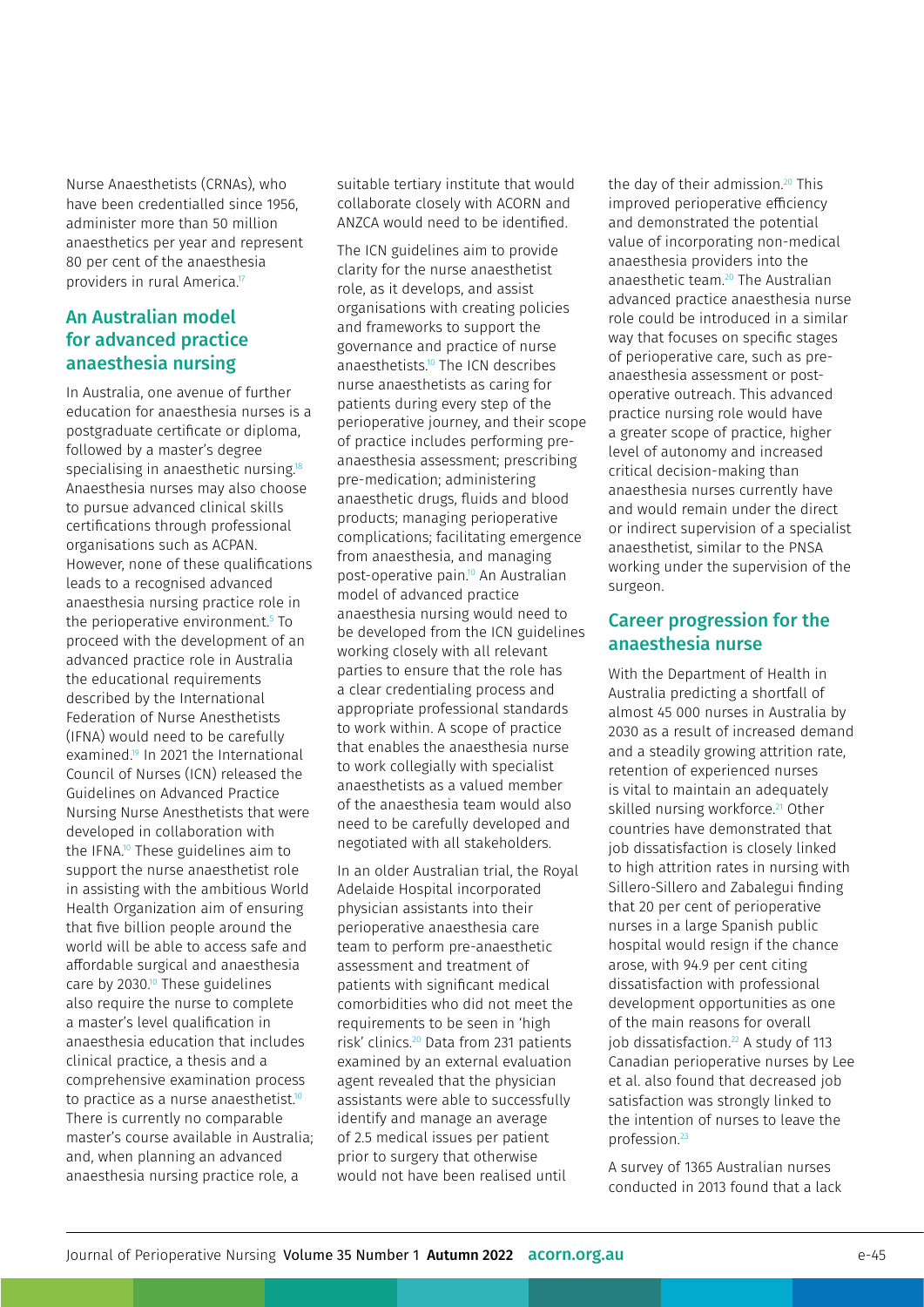of career options was also one of the main reasons for job dissatisfaction among nurses in Queensland.<sup>24</sup> In this study 13.8 per cent of nurses were dissatisfied or very dissatisfied with their career progression, with respondents contemplating leaving the profession stating a lack of career advancement and advanced practice nursing roles as the main reasons for dissatisfaction, and that nonclinical roles, such as management, were often the only option for career progression.24 These figures do not take into account any unanticipated reductions in recruitment from migration which will potentially be significantly affected by the COVID-19 pandemic.<sup>25</sup>

Negrusa et al. examined the findings of the 2019 AANA survey of CRNAs and found that 89 per cent of CRNAs in the USA were satisfied or somewhat satisfied in their job, with a higher level of autonomy listed as a factor associated with increased job satisfaction.<sup>26</sup> Lee et al. also found that strong collegial relationships between perioperative nurses and physicians were strongly linked to higher levels of job satisfaction (p< .05).23 A 2015 study of 24 Australian PNSA course graduates cited professional development, a desire to provide a higher quality of patient care and gaining formal recognition as the main reasons for pursuing the PNSA qualification.<sup>27</sup> Creating an advanced practice role in Australia may allow anaesthesia nurses the same opportunity to provide a higher level of patient care, build greater autonomy and develop more reciprocal clinical relationships with anaesthetists, leading to increased levels of job satisfaction and a higher rate of retention.

#### Barriers to advanced practice anaesthesia nursing

Future advanced practice anaesthesia nurses can learn from the barriers experienced during the implementation of the PNSA and other non-medical perioperative roles in Australia. In 2012, Willows wrote about his experience as the inaugural PNSA at the Royal Hobart Hospital and described a reluctance to recognise the role, issues with remuneration and hostility from both nursing and medical staff as being significant barriers to implementation, although he found the role itself was greatly rewarding.<sup>11</sup> Hains and Smith discussed how the protectionism of medical roles in the perioperative space limits the opportunities for nurse practitioners as surgical assistants to gain adequate exposure and experience, and work to their full scope of practice.<sup>12</sup> A 2020 study performed by Weinberg et al. in a large Australian hospital found, to the great surprise of the authors, that most specialist anaesthetists did not support a nurse practitioner model for the delivery of sedation for endoscopy procedures, nor were they willing to participate in the training and supervision of nurse practitioners in anaesthesia.28 Reasons cited were a perceived compromise to patient safety, a potential for increased public liability, reduced opportunities for anaesthetists in training and low consumer acceptance, despite the hypothesised benefits of improved patient access to vital endoscopy services.<sup>28</sup> The 60 specialist anaesthetists who participated in the survey also made it very clear that the development of a model of care that allows non-medical anaesthesia providers to perform sedation would require careful negotiation with  $ANZCA$ <sup>28</sup>

From 2017 to 2018, Australian public hospitals spent 60 per cent of their total funding on wages, with private hospitals in Australia reporting spending just over 49 per cent.<sup>29</sup> In the year 2000, Glance modelled several different staffing scenarios in the US to determine if the cost effectiveness of anaesthesia delivery could be improved by changing the skill mix of anaesthesiologists and CRNAs.30 This study determined that a model that carefully balances the ratio of physician and non-physician anaesthesia providers according to patient risk would result in more cost effective anaesthesia services without increasing the overall mortality rate, although a larger sample size would be required to validate these findings.<sup>30</sup> With the demand for surgical and diagnostic services in Australia increasing,<sup>29</sup> the addition of a carefully balanced ratio of advanced practice anaesthesia nurses working in collaboration with specialist anaesthetists may provide a more economical way to increase the capacity of the anaesthesia workforce.30 While the Department of Health in Australia is currently estimating a small oversupply of anaesthetists by 2030, this is based on maintaining current levels of anaesthetist migration and does not take into account the possible effects of the COVID-19 pandemic.<sup>31</sup>

### Conclusion

Advanced practice nursing roles in the perioperative environment provide nursing staff with the opportunity to gain formal recognition for knowledge and skills and higher levels of job satisfaction. The current lack of an advanced practice role for anaesthesia nurses needs to be addressed to provide the anaesthesia nurse with professional equity in the Australian perioperative environment. However, advanced practice roles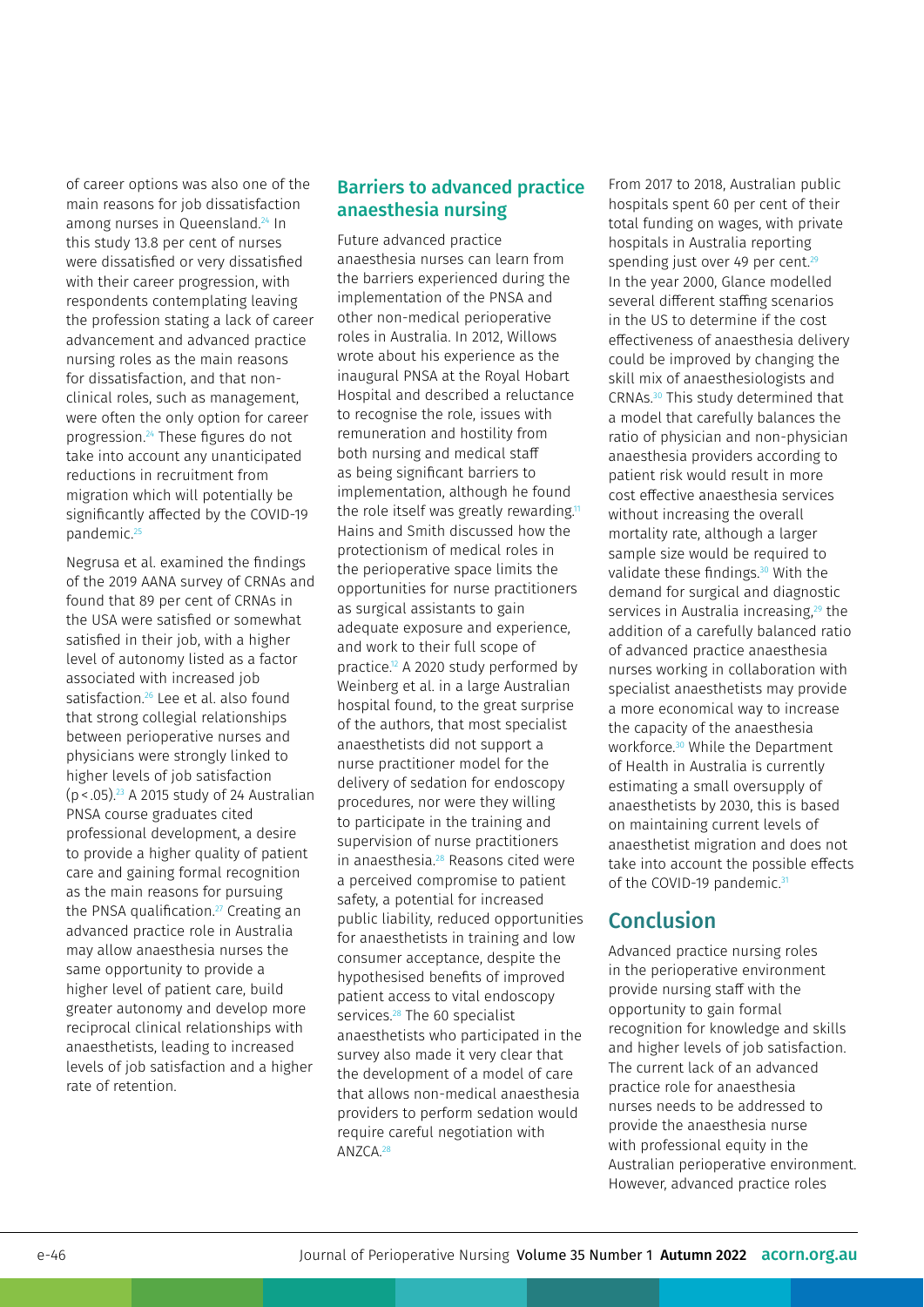for anaesthesia nurses in Australia depend heavily on the government, for support, and on regulatory bodies to provide appropriate recognition and remuneration. To be successful and have a meaningful impact on the provision of anaesthesia services in Australia, these advanced practice nurses would also require unwavering commitment from nursing and medical organisations. As long as there continue to be adequate supplies of specialist anaesthetists there will be resistance to the introduction of new roles in anaesthesia and it will be difficult to find a place for the non-medical anaesthesia provider in Australia without genuine and widespread support from the anaesthetist community. Ultimately, the implementation of an advanced practice role for anaesthesia nurses would provide an additional and economical string to the bow of anaesthesia care for patients in Australia.

#### Acknowledgment

This paper was submitted to the University of Tasmania as part fulfilment of subject CNA803, Advanced Clinical Nursing Practice, for the Master of Clinical Nursing (Anaesthetic and Recovery Nursing). The author sincerely wishes to thank Dr Paula Foran, unit coordinator, for her guidance throughout the master course and work in preparing this paper for publication.

#### References

- 1. Vigil-Fowler M, Hillman S, Desai S. Who controls the power over pain? A comparative history of nurse anaesthesia. Can Bull Med Hist 2019;36(2):308–45.
- 2. Tenedios C, O'Leary S, Capocci M, Desai S. History of anaesthesia: Nurse anaesthesia practice in the G7 countries (Canada, France, Germany, Italy, Japan, the United Kingdom and the United States of America). Eur J Anaesthesiol. 2018;35(3):158–64.
- 3. Australian and New Zealand College of Anaesthetists (ANZCA). PS08(A) Position statement on the assistant for the anaesthetist [Internet]. Melbourne: ANZCA; 2016 [cited 2021 Sep 14]. Available from: [www.anzca.edu.au/getattachment/473f7e0d](http://www.anzca.edu.au/getattachment/473f7e0d-b14a-4939-aad1-034c0474c603/PS08(A)-Position-statement-on-the-assistant-for-the-anaesthetist)[b14a-4939-aad1-034c0474c603/PS08\(A\)-](http://www.anzca.edu.au/getattachment/473f7e0d-b14a-4939-aad1-034c0474c603/PS08(A)-Position-statement-on-the-assistant-for-the-anaesthetist) [Position-statement-on-the-assistant-for](http://www.anzca.edu.au/getattachment/473f7e0d-b14a-4939-aad1-034c0474c603/PS08(A)-Position-statement-on-the-assistant-for-the-anaesthetist)[the-anaesthetist](http://www.anzca.edu.au/getattachment/473f7e0d-b14a-4939-aad1-034c0474c603/PS08(A)-Position-statement-on-the-assistant-for-the-anaesthetist)
- 4. Australian College of Perioperative Nurses (ACORN). Anaesthetic nurse. In: Standards for perioperative nursing in Australia: Professional standards. Adelaide: ACORN: 2020.
- 5. Australian College of Perioperative Nurses (ACORN). Advanced practice nursing and nurse practitioner roles. In: Standards for perioperative nursing in Australia: Professional standards. Adelaide: ACORN: 2020.
- 6. Australian and New Zealand College of Anaesthetists. PS08(A)BP Position statement on the assistant for the anaesthetist: Background paper [Internet]. Melbourne: ANZCA; 2016 [cited 2021 Sep 14]. Available from: [www.anzca.edu.au/getattachment/](http://www.anzca.edu.au/getattachment/c3657808-f7eb-48c8-a682-182de3351588/PS08(A)BP-Position-statement-on-the-assistant-for-the-anaesthetist-Background-Paper) [c3657808-f7eb-48c8-a682-182de3351588/](http://www.anzca.edu.au/getattachment/c3657808-f7eb-48c8-a682-182de3351588/PS08(A)BP-Position-statement-on-the-assistant-for-the-anaesthetist-Background-Paper) [PS08\(A\)BP-Position-statement-on-the](http://www.anzca.edu.au/getattachment/c3657808-f7eb-48c8-a682-182de3351588/PS08(A)BP-Position-statement-on-the-assistant-for-the-anaesthetist-Background-Paper)[assistant-for-the-anaesthetist-Background-](http://www.anzca.edu.au/getattachment/c3657808-f7eb-48c8-a682-182de3351588/PS08(A)BP-Position-statement-on-the-assistant-for-the-anaesthetist-Background-Paper)[Paper](http://www.anzca.edu.au/getattachment/c3657808-f7eb-48c8-a682-182de3351588/PS08(A)BP-Position-statement-on-the-assistant-for-the-anaesthetist-Background-Paper)
- 7. Nursing and Midwifery Board of Australia (NMBA). Registration standard: Continuing professional development [Internet]. Melbourne: NMBA; 2016 [cited 2021 Sep 21]. Available from: [www.nursingmidwiferyboard.gov.au/](http://www.nursingmidwiferyboard.gov.au/documents/default.aspx?record=WD16%2f19507&dbid=AP&chksum=CS8Ajkg6yIPcUTD5Hrrn%2bA%3d%3d) [documents/default.aspx?record=](http://www.nursingmidwiferyboard.gov.au/documents/default.aspx?record=WD16%2f19507&dbid=AP&chksum=CS8Ajkg6yIPcUTD5Hrrn%2bA%3d%3d) [WD16%2f19507&dbid=AP&chksum=](http://www.nursingmidwiferyboard.gov.au/documents/default.aspx?record=WD16%2f19507&dbid=AP&chksum=CS8Ajkg6yIPcUTD5Hrrn%2bA%3d%3d) [CS8Ajkg6yIPcUTD5Hrrn%2bA%3d%3d](http://www.nursingmidwiferyboard.gov.au/documents/default.aspx?record=WD16%2f19507&dbid=AP&chksum=CS8Ajkg6yIPcUTD5Hrrn%2bA%3d%3d)
- 8. Australian College of PeriAnaesthesia Nurses (ACPAN). For anaesthesia and post anaesthesia nurses [Internet]. Melbourne: ACPAN; 2021 [cited 2021 Sep 21]. Available from: [www.acpan.edu.au](http://www.acpan.edu.au)
- 9. Nurmeksela A, Mikkonen S, Kinnunen J, Kvist T. Relationships between nurse managers' work activities, nurses' job satisfaction, patient satisfaction, and medication errors at the unit level: A correlational study. BMC Health Service Research 2021;21(1):296.
- 10. International Council of Nurses (ICN). Guidelines on advanced practice nursing nurse anesthetists [Internet]. ICN; 2021 [cited 2021 Sep 21]. Available from: [www.icn.ch/system/files/2021-07/ICN\\_](http://www.icn.ch/system/files/2021-07/ICN_Nurse-Anaesthetist-Report_EN_WEB.pdf) [Nurse-Anaesthetist-Report\\_EN\\_WEB.pdf](http://www.icn.ch/system/files/2021-07/ICN_Nurse-Anaesthetist-Report_EN_WEB.pdf)
- 11. Willows R. Perioperative nurse surgeon assistant (PNSA) role within the cardiothoracic unit (CTU) of Royal Hobart Hospital. Day Surg Australia 2012;11(1):10–1.
- 12. Hains T, Smith C. What is the scope of practice of the nurse practitioner as a surgical assistant in Australia? JPN. 2020;33(3):e16–e21.
- 13. La Trobe University. Perioperative nurse surgical assistant (PSNA) [Internet]. Melbourne: La Trobe University; 2021 [cited 2021 Sep 21]. Available from: [www.latrobe.edu.au/courses/short-courses/](https://www.latrobe.edu.au/courses/short-courses/perioperative-nurse-surgical-assistant) [perioperative-nurse-surgical-assistant](https://www.latrobe.edu.au/courses/short-courses/perioperative-nurse-surgical-assistant)
- 14. Australian Society of Anaesthetists (ASA). Basic information [Internet]. Sydney: ASA; 2021 [cited 2021 Sep 21]. Available from: [www.asa.org.au/basic-information/](http://www.asa.org.au/basic-information/)
- 15. Henry B, McAuliffe M. Practice and education of nurse anaesthetists. Bulletin of the World Health Organization. 1999;77(3):267–70.
- 16. Odinkemelu D, Sonah A, Nsereko E, Dahn B, Martin M, Moon T. An assessment of anesthesia capacity in Liberia: Opportunities for rebuilding post-Ebola. Anesth Analg 2021;136(6):1727–37.
- 17. American Association of Nurse Anesthesiology (AANA). CRNA fact sheet [Internet]. Park Ridge: AANA; 2021 [updated 2022 Jan 20; cited 2021 Sep 21]. Available from: [www.aana.com/membership/become](https://www.aana.com/membership/become-a-crna/crna-fact-sheet)[a-crna/crna-fact-sheet](https://www.aana.com/membership/become-a-crna/crna-fact-sheet)
- 18. University of Tasmania (UTAS). Master of clinical nursing (specialisation) [Internet]. Hobart: UTAS; 2021 [cited 2021 Sep 21]. Available from: [www.utas.edu.au/courses/](https://www.utas.edu.au/courses/chm/courses/h7f-master-of-clinical-nursing-specialisation) [chm/courses/h7f-master-of-clinical](https://www.utas.edu.au/courses/chm/courses/h7f-master-of-clinical-nursing-specialisation)[nursing-specialisation](https://www.utas.edu.au/courses/chm/courses/h7f-master-of-clinical-nursing-specialisation)
- 19. International Federation of Nurse Anesthetists (IFNA). Master's model curriculum [Internet] France: IFNA; 2021 [cited 2021 Sep 21]. Available from: [www.ifna.site/download/masters-model](http://www.ifna.site/download/masters-model-curriculum/)[curriculum/](http://www.ifna.site/download/masters-model-curriculum/)
- 20. Ludbrook G, T P. Physician assistants in perioperative medicine. Australasian Anaesthesia. 2009:111–3.
- 21. Health Workforce Australia. Australia's future health workforce – nurses overview report. Canberra: Commonwealth of Australia; 2014.
- 22. Sillero-Sillero A, Zabalegui A. Analysis of the work environment and intention of perioperative nurses to quit work. Rev Latino-Am Enfermagem. 2020;28:e3256–330.
- 23. Lee S, MacPhee M, Dahinten V. Factors related to perioperative nurses' job satisfaction and intention to leave. Japan J Nurs Sci. 2020;17(1).
- 24. Eley R, Francis K, Hegney D. Career progression: The views of Queensland's nurses. Aust J Adv Nurs 2013;4:23–31.
- 25. Stievano A, Bakhshi M, Shaffer FA, Hamilton D. Ethical challenges and nursing recruitment during COVID-19. Nursing Ethics 2021;28(1):6–8.